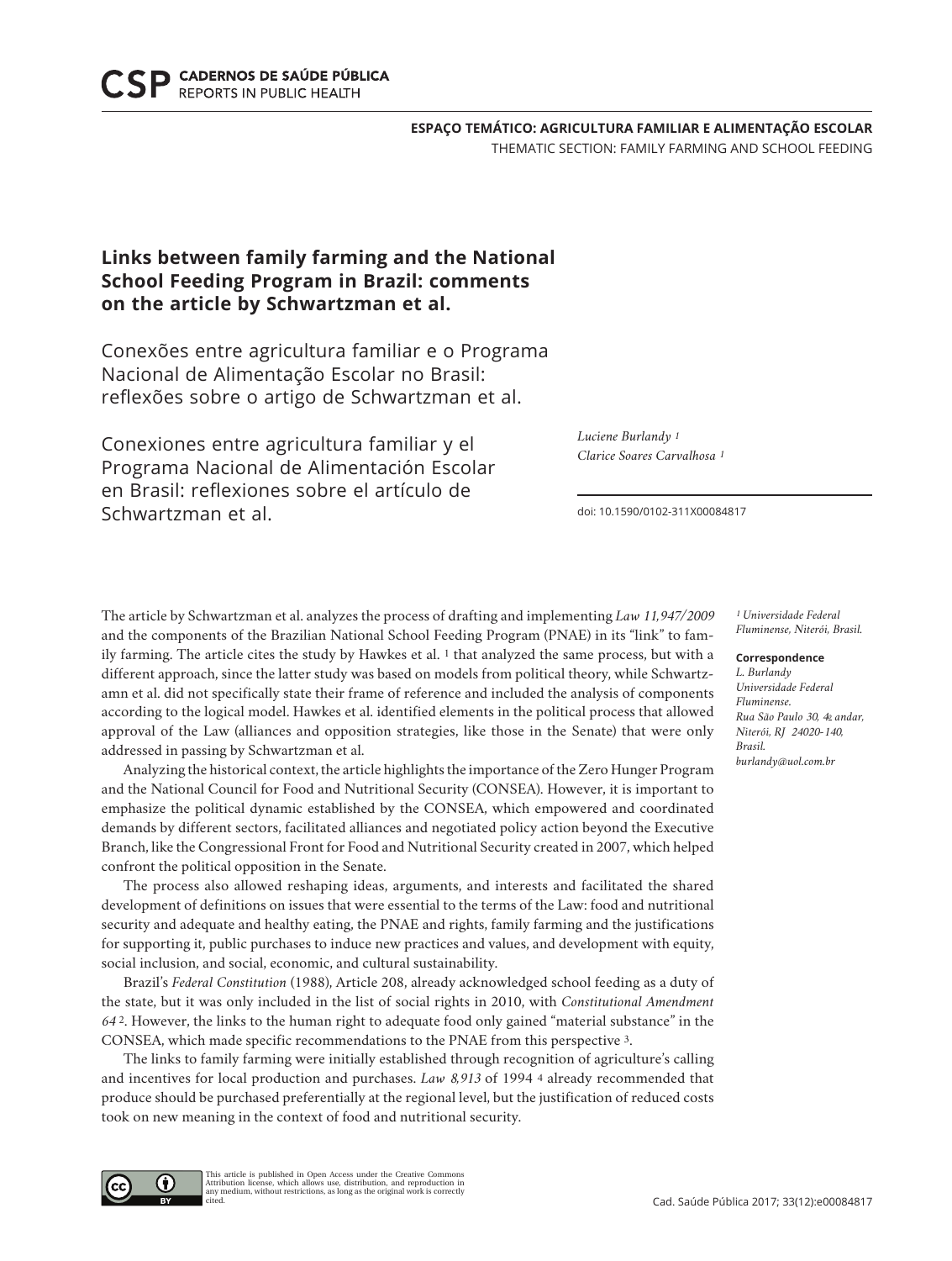Local circuits of food production and consumption have been promoted in various countries, but the Brazilian context differs because of the specific incentive for family farming (and not only for local agriculture). The article acknowledges that the institutional link between school feeding and local agriculture through *Law 11,947* is a milestone in food and nutritional security policies. However, it is important to note that this is the first legislation for the PNAE that mentions not only the incentive for local purchases, but preferentially for purchases from family farming and indigenous and *quilombola* (slave-descendant) communities. The justifications for purchases from family farming can differ from those for local purchases.

As the article emphasizes, the demands to link family farming to government purchases had been voiced since the 1980s, but ran into difficulties when attempting to sell to the institutional market. Such demands also took on new meanings.

The 1st National Conference on Food and Nutritional Security in 1994 emphasized "non-formulated" regional foods as the priority, together with subsidies and technical assistance for "small farmers" through incentives for the production of staple foods. The following year, the National Program to Strengthen Family Farming (PRONAF) was created to provide special credit conditions for family farming. As an important milestone from the legacy of policies to encourage family farming, the program is mentioned by Schwartzman et al., but only as a reference for defining the "target public" benefited by the linkage between the PNAE and family farming. However, PRONAF reshaped government action in agriculture, since the Brazilian state now formally recognized a specific category of farmers. For the first time, PRONAF set the criteria for defining "family farmers", with specific eligibility status for government programs and policies, as distinguished from "small" or "local" farmers. The definition was later adopted formally in *Law 11,326* of July 24, 2006 5.

In the context of the Zero Hunger Program and CONSEA, the support for family farming was seen as a structural policy to promote economic activities on an equitable basis and expand the supply of foods that express dietary cultural diversity and induce competition in markets controlled by large food industries.

Two innovative initiatives were established for this purpose, drafted by a working group of CONSEA and an inter-ministerial technical group: (1) the Harvest Plan for Family Farming (2003- 2004), aimed at integrating the agricultural policy instruments for the annual harvest with guidelines for agrarian development and food and nutritional security, purchasing foods from family farming to serve as initiatives to subsidize consumption and implemented by Zero Hunger; (2) the Food Procurement Program, whose objectives point to new meanings in the incentives for family farming, especially related to equitable food supply and access, such as: contributing to farmers' food and nutritional security; generating income with the sale of surplus produce to the Federal government; incentivizing local marketing of produce, expanding food stocks for distribution to feeding programs; guaranteeing access to foods with the necessary amounts, quality, and regularity for populations in situations of food and nutritional insecurity; and promoting social inclusion in the countryside.

Reclaiming the social importance of family farming was essential to development of the focus on food and nutritional security in Brazil, highlighting its productive capacity, since family farming supplies the largest share of the domestic consumer market, despite limited access to land, farm credit, and technical support; preservation of traditional knowledge, local culture, and the potential for sustainable and equitable development. The promotion of agroecological farming techniques (not always used by family farming) was prioritized, but from the perspective of a progressive transition that did not override the support for family farming. Such elements conditioned the underlying arguments in the Law's defense.

Although the initiative to link family farming to government programs through public purchases preceded the CONSEA, and the focus on food and nutritional security reinforces this link in other ways and lends new meanings to it by encouraging awareness of the origin of the foods and the way they are produced, and evidencing how farming practices condition eating practices and affect inequalities.

Thus, the debate on public food purchases was expanded beyond forming regulatory food reserves, including the criteria for choosing suppliers. Since government is a strategic buyer, it can induce new practices and values in the market as well.